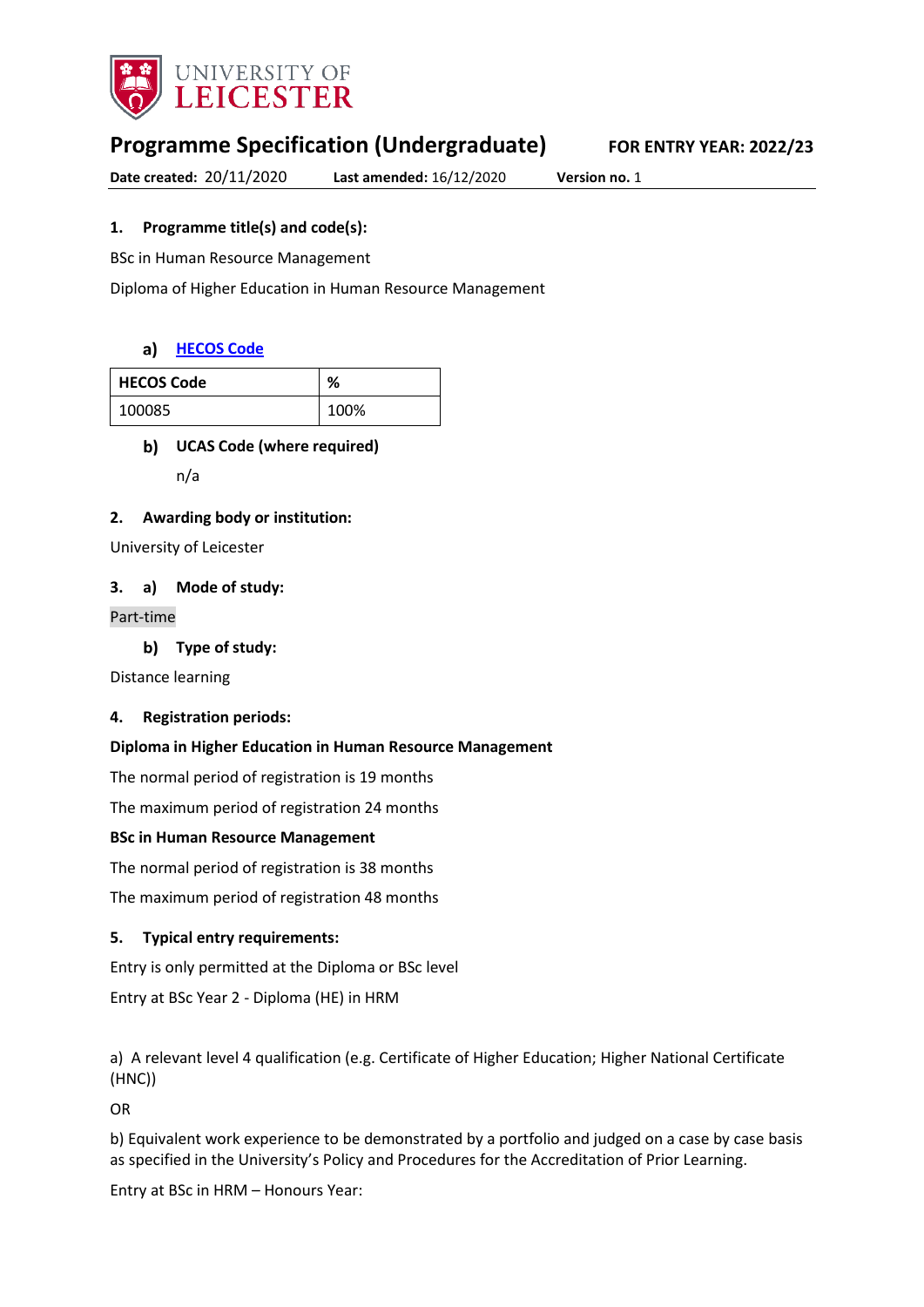Successful completion of Diploma in HRM or Diploma in Lifelong Learning and Industrial Relations (see point 10 below); OR an equivalent University of Leicester qualification such as a foundation degree.

*NB: Other qualifications may be considered if these are a) equivalent in level and content to the Diploma, b) obtained from a reputable academic institution and c) obtained no more than five years before the date of application.*

When English is not the first language of the candidate, the successful applicant must have either IELTS 6.5 (7.0 in writing preferred), TOEFL (paper) 575 with TWE 4.0, 90 (IBT), or the University of Leicester English Language Test.

# **6. Accreditation of Prior Learning:**

APL will not be accepted for individual modules, but will be accepted for entry to the Diploma HE (see above).

### **7. Programme aims:**

The programme aims to:

- Develop subject knowledge relevant to the needs of human resource managers;
- Provide a rigorous HR syllabus that is based upon the School's research expertise;
- Develop students' (working adults') underpinning knowledge for continuing professional development in HR;
- Enable students to combine research and theoretical knowledge with professional application.

### **8. Reference points used to inform the programme specification:**

- QAA Benchmarking Statement
- Framework for Higher Education Qualifications (FHEQ)
- UK Quality Code for Higher Education
- University Learnin[g Strategy](https://www2.le.ac.uk/offices/sas2/quality/learnteach)
- [University Assessment Strategy](https://www2.le.ac.uk/offices/sas2/quality/learnteach)
- University of Leicester Periodic Developmental Review Report
- External Examiners' reports (annual)
- United Nations Education for Sustainable Development Goals
- Student Destinations Data

### **9. Programme Outcomes**

Unless otherwise stated, programme outcomes apply to all awards specified in 1. Programme title(s).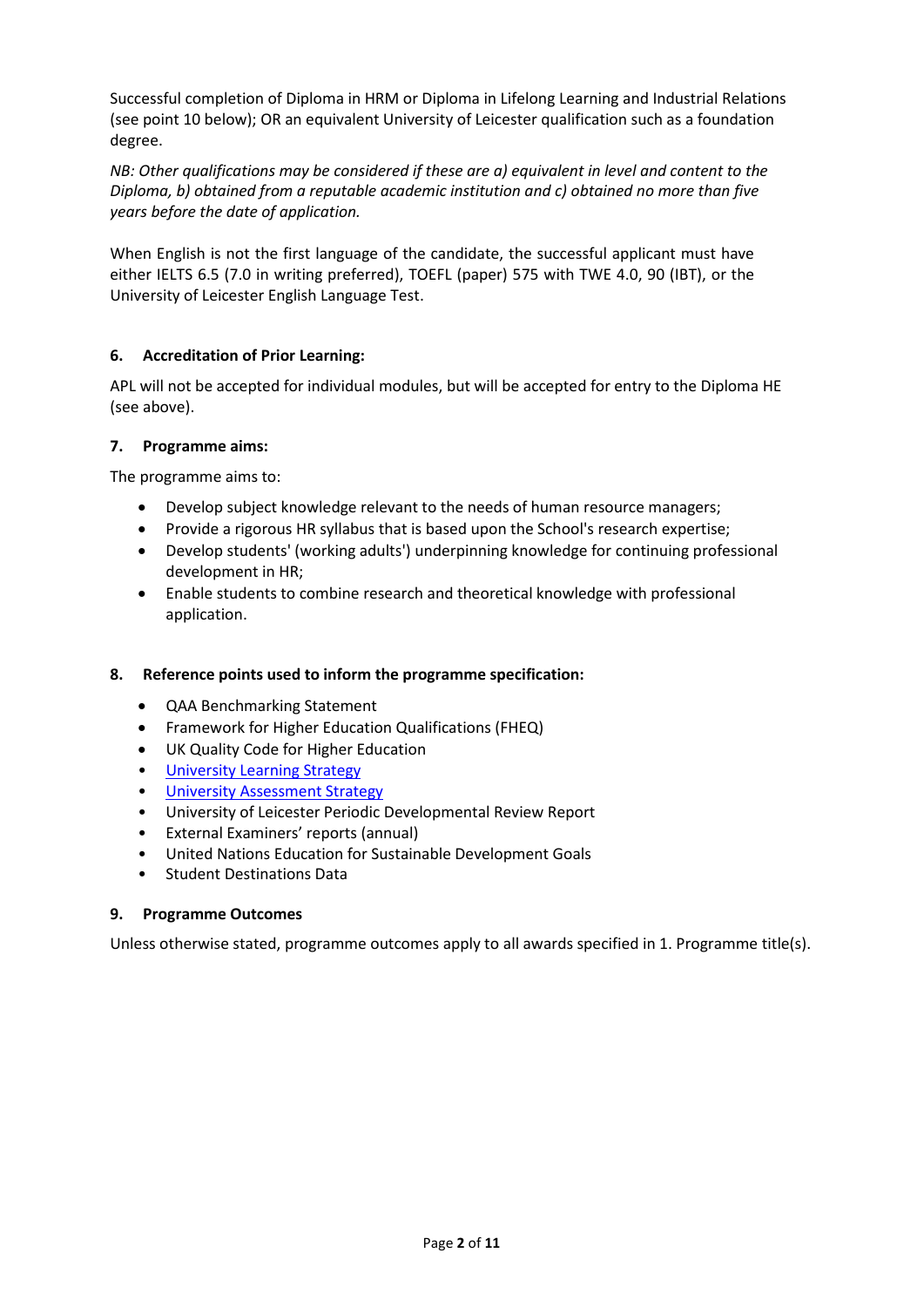# **Discipline specific knowledge and competencies**

i) Mastery of an appropriate body of knowledge

| <b>Intended Learning</b><br><b>Outcomes</b>                                                                    | <b>Teaching and Learning Methods</b>                                                                                                                                                                                                | <b>How Demonstrated?</b> |
|----------------------------------------------------------------------------------------------------------------|-------------------------------------------------------------------------------------------------------------------------------------------------------------------------------------------------------------------------------------|--------------------------|
| Demonstrate knowledge and<br>understanding of an<br>appropriate body of<br>knowledge related to HRM<br>(D, B)1 | Module texts form a structured<br>approach to the subject. Core<br>concepts are developed early<br>and are reinforced by review<br>exercises and by tutorial support.<br>Assignment feedback includes<br>formative guidance.        | All assessed work.       |
| Discuss and evaluate<br>competing arguments. (D, B)                                                            | The approach taken is to critically<br>evaluate concepts and models in<br>terms of their theoretical rigour<br>and their implications for<br>practice. Students are required<br>to consider policy and practice in<br>assessed work | All assessed work.       |

# ii) Understanding and application of key concepts and techniques

| <b>Intended Learning</b><br><b>Outcomes</b>                                                             | <b>Teaching and Learning Methods</b>                                                                                                                                                                                                                                       | <b>How Demonstrated?</b>                                                                                                                          |
|---------------------------------------------------------------------------------------------------------|----------------------------------------------------------------------------------------------------------------------------------------------------------------------------------------------------------------------------------------------------------------------------|---------------------------------------------------------------------------------------------------------------------------------------------------|
| Apply theoretical concepts<br>in these fields at the level<br>of the workplace<br>or organisation D, B) | Review exercises (non-<br>assessed); online discussion.<br>The link between theory and<br>practice is a key feature of the<br>BSc as a whole. The case study<br>(Year 2) and dissertation (Year<br>3) enable students to apply this<br>knowledge to workplace<br>practice. | Specifically LM2501 and 3502;<br>all module assignments require<br>the use of evidence and the<br>application of theory to<br>workplace practice. |
| Use evidence appropriately<br>in evaluating ideas and<br>policies. (D)                                  | Review exercises and associated<br>course material. Tutorial<br>support.                                                                                                                                                                                                   | All assessed work, but particularly<br>the case study assignment,<br>LM3502 (Year 2).                                                             |

iii) Critical analysis of key issues

| <b>Intended Learning</b><br><b>Outcomes</b>                                                                                     | <b>Teaching and Learning Methods</b>                                                                                                                                                                                                                                          | <b>How Demonstrated?</b>                                                                                   |
|---------------------------------------------------------------------------------------------------------------------------------|-------------------------------------------------------------------------------------------------------------------------------------------------------------------------------------------------------------------------------------------------------------------------------|------------------------------------------------------------------------------------------------------------|
| Critically evaluate key<br>concepts and models in<br>HRM with reference to<br>contemporary practice in<br>organisations. (D, B) | This is a central aim of the<br>course. All modules include<br>some critical, comparative<br>evaluation of policy and<br>practice. Skills are developed<br>by structured study of the<br>module material and are<br>reinforced via tutorial support<br>and online discussion. | All assessed work, but<br>particularly the case study<br>assignment (Year 2) and<br>dissertation (Year 3). |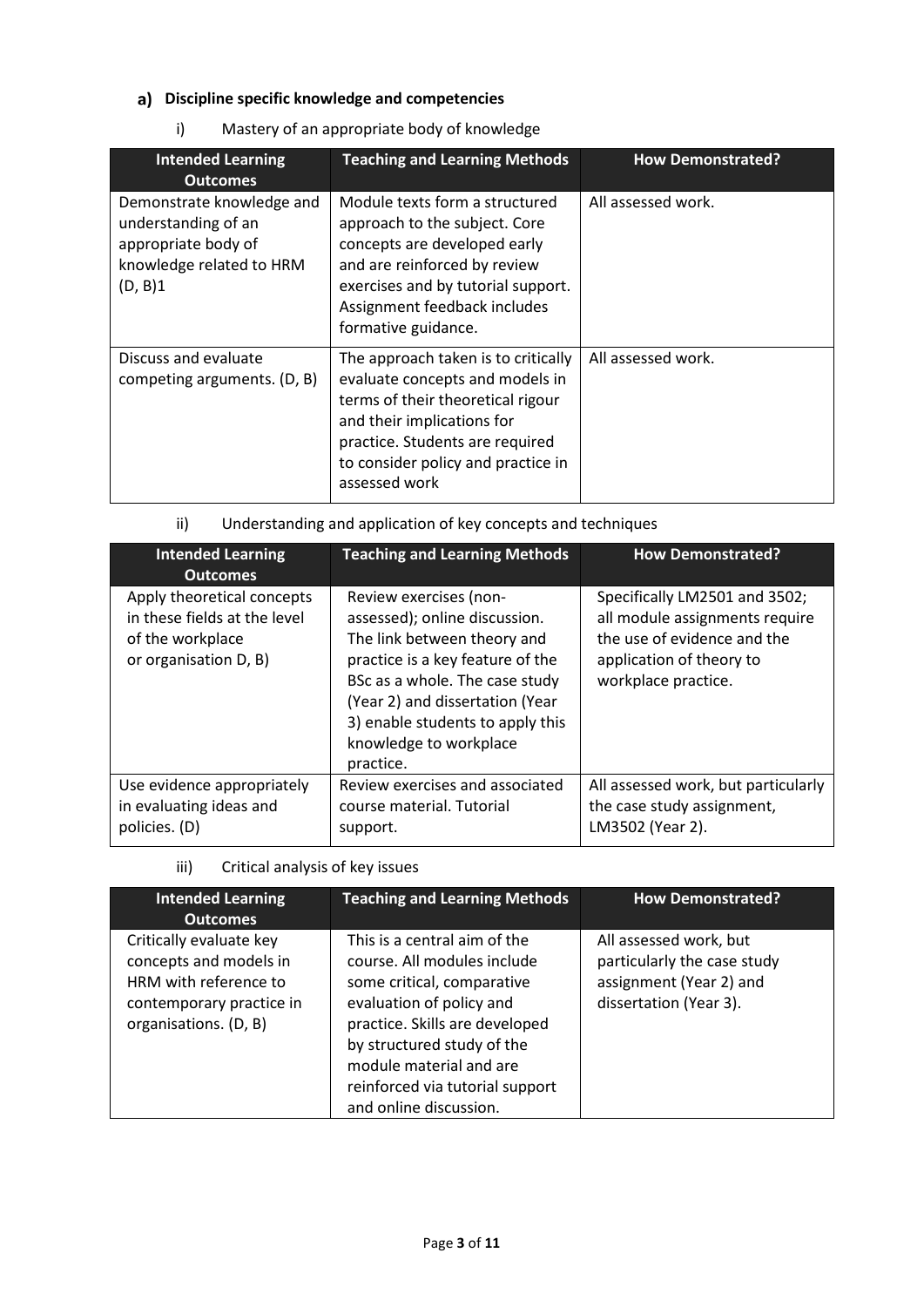iv) Clear and concise presentation of material

| <b>Intended Learning</b><br><b>Outcomes</b>                            | <b>Teaching and Learning Methods</b>                                                                                                                                                                                              | <b>How Demonstrated?</b>       |
|------------------------------------------------------------------------|-----------------------------------------------------------------------------------------------------------------------------------------------------------------------------------------------------------------------------------|--------------------------------|
| Present concise, structured<br>arguments within a strict<br>word limit | The Academic Writing Skills<br>module develops this skill and<br>also forms a resource for study<br>throughout the course.<br>Formative assignment<br>feedback includes guidance on<br>expression, structure and<br>presentation. | Academic Writing Skills module |

v) Critical appraisal of evidence with appropriate insight

| <b>Intended Learning</b><br><b>Outcomes</b>                                                            | <b>Teaching and Learning Methods</b>                                                                                                                                                                                                                                                                                                       | <b>How Demonstrated?</b>                                                                                  |
|--------------------------------------------------------------------------------------------------------|--------------------------------------------------------------------------------------------------------------------------------------------------------------------------------------------------------------------------------------------------------------------------------------------------------------------------------------------|-----------------------------------------------------------------------------------------------------------|
| Utilise evidence from<br>academic research and<br>other sources to<br>evaluate propositions.<br>(D, B) | The link between theory and<br>practice is made throughout<br>the course. Review exercises in<br>all modules require students<br>to reflect on core concepts in<br>the light of to evidence from<br>their own organisations or<br>countries. The case study (Year<br>2) is an exercise in analyzing<br>and interpreting secondary<br>data. | All assessed work, but<br>particularly the case study<br>assignment (Year 2) and<br>dissertation (Year 3) |

# vi) Other discipline specific competencies

| <b>Intended Learning</b><br><b>Outcomes</b>                                                                  | <b>Teaching and Learning Methods</b>                                                                                                                                               | <b>How Demonstrated?</b>                                    |
|--------------------------------------------------------------------------------------------------------------|------------------------------------------------------------------------------------------------------------------------------------------------------------------------------------|-------------------------------------------------------------|
| Design, research and<br>present an<br>independently<br>conceived piece of<br>research in an HRM<br>topic (B) | The case study module (Year<br>2) provides an introduction to<br>research within organisations.<br>Research methods are<br>developed in Year 3, leading to<br>the<br>dissertation. | Research Methods module,<br>LM3509; dissertation,<br>LM3501 |

# **Transferable skills**

# i) Oral communication

| <b>Intended Learning</b><br><b>Outcomes</b> | <b>Teaching and Learning Methods</b> | How Demonstrated? |
|---------------------------------------------|--------------------------------------|-------------------|
| n/a                                         | n/a                                  | n/a               |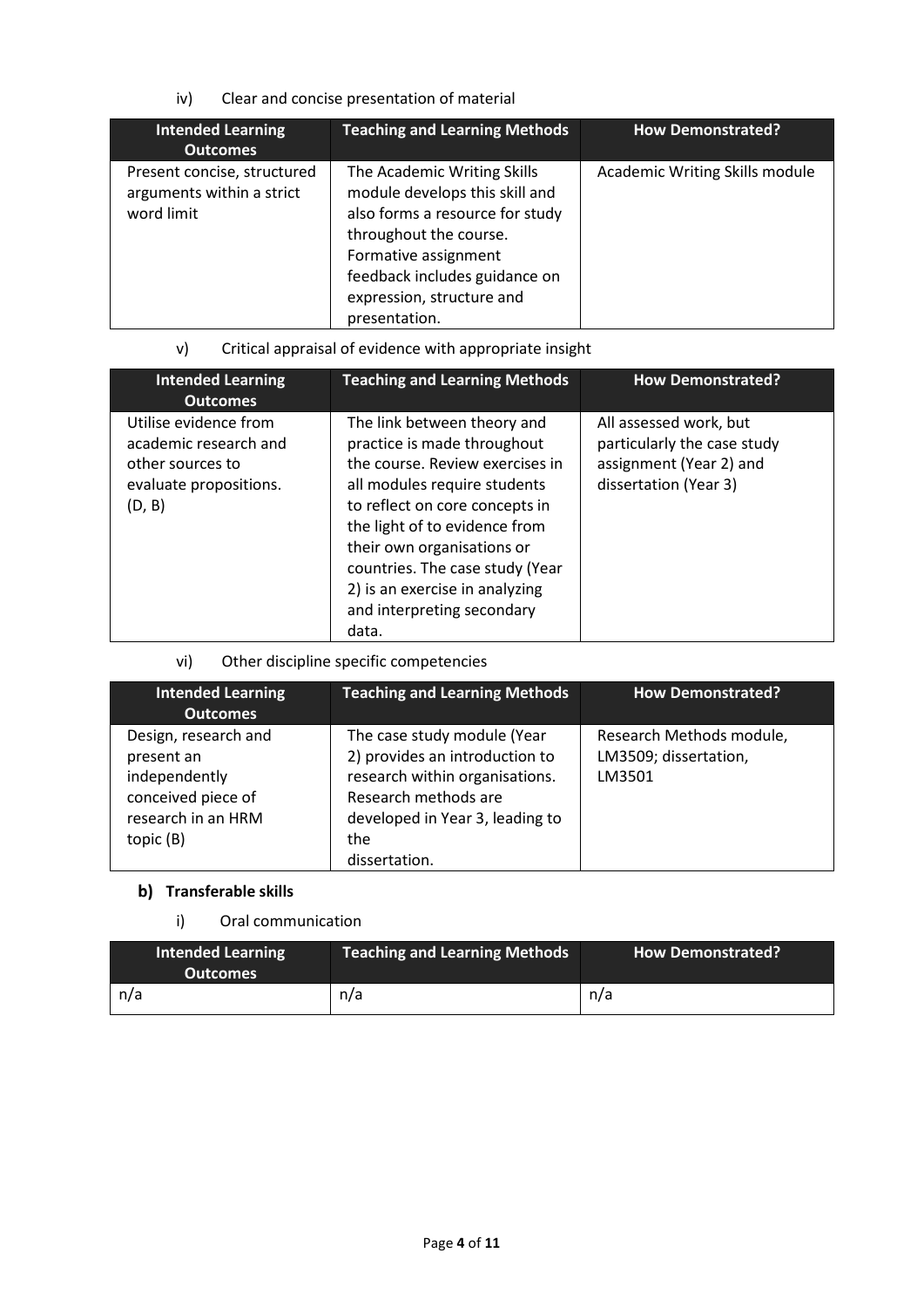# ii) Written communication

| <b>Intended Learning</b><br><b>Outcomes</b>                                                      | <b>Teaching and Learning Methods</b>                                                                                                                                                                                                                        | <b>How Demonstrated?</b> |
|--------------------------------------------------------------------------------------------------|-------------------------------------------------------------------------------------------------------------------------------------------------------------------------------------------------------------------------------------------------------------|--------------------------|
| Express ideas clearly<br>and coherently as part<br>of a logically structured<br>argument. (D, B) | These skills are developed<br>throughout the course, but<br>particularly during the<br><b>Academic Writing Skills</b><br>module. Detailed feedback on<br>assessed work includes<br>formative guidance on<br>expression, essay<br>structure and presentation | All assessed work        |

# iii) Information technology

| <b>Intended Learning</b><br>Outcomes | Teaching and Learning Methods | <b>How Demonstrated?</b> |
|--------------------------------------|-------------------------------|--------------------------|
| n/a                                  | n/a                           | n/a                      |

# iv) Numeracy

| <b>Intended Learning</b><br><b>Outcomes</b>                                         | <b>Teaching and Learning Methods</b>                                                                                                                                                                                                    | <b>How Demonstrated?</b>                                                                                                                                        |
|-------------------------------------------------------------------------------------|-----------------------------------------------------------------------------------------------------------------------------------------------------------------------------------------------------------------------------------------|-----------------------------------------------------------------------------------------------------------------------------------------------------------------|
| Use and interpret<br>numeric data as part of a<br>balanced academic<br>argument (D) | Quantitative methods are not<br>taught explicitly, but a<br>distinctive feature of the<br>course is the link between<br>academic theory and practice.<br>Students are encouraged to<br>analyse evidence at all<br>stages of the course. | Quantitative research is<br>introduced in LM3509;<br>assessment at all levels may<br>require students to interpret<br>and comment upon relevant<br>numeric data |

# v) Team working

| <b>Intended Learning</b><br><b>Outcomes</b> | <b>Teaching and Learning Methods</b> | <b>How Demonstrated?</b> |
|---------------------------------------------|--------------------------------------|--------------------------|
| n/a                                         | n/a                                  | n/a                      |

# vi) Problem solving

| <b>Intended Learning</b><br><b>Outcomes</b>                                               | <b>Teaching and Learning Methods</b>                                                                                                                                                                                                                                           | <b>How Demonstrated?</b>                                                                                                                                                                                   |
|-------------------------------------------------------------------------------------------|--------------------------------------------------------------------------------------------------------------------------------------------------------------------------------------------------------------------------------------------------------------------------------|------------------------------------------------------------------------------------------------------------------------------------------------------------------------------------------------------------|
| Apply knowledge of HRM<br>to problems and<br>dilemmas encountered<br>in the workplace (D) | The application of theory to<br>practice is a feature of the<br>course as a whole. Review<br>exercises call on the student to<br>evaluate concepts and models<br>with respect to workplace<br>practice. The case study (Year<br>2) is a small-scale exercise<br>in researching | A focus on problem-solving is<br>part of the case-study<br>assignment (Year 2), which<br>requires students to analyse a<br>work- based issue; All assessed<br>work requires some reflection<br>on practice |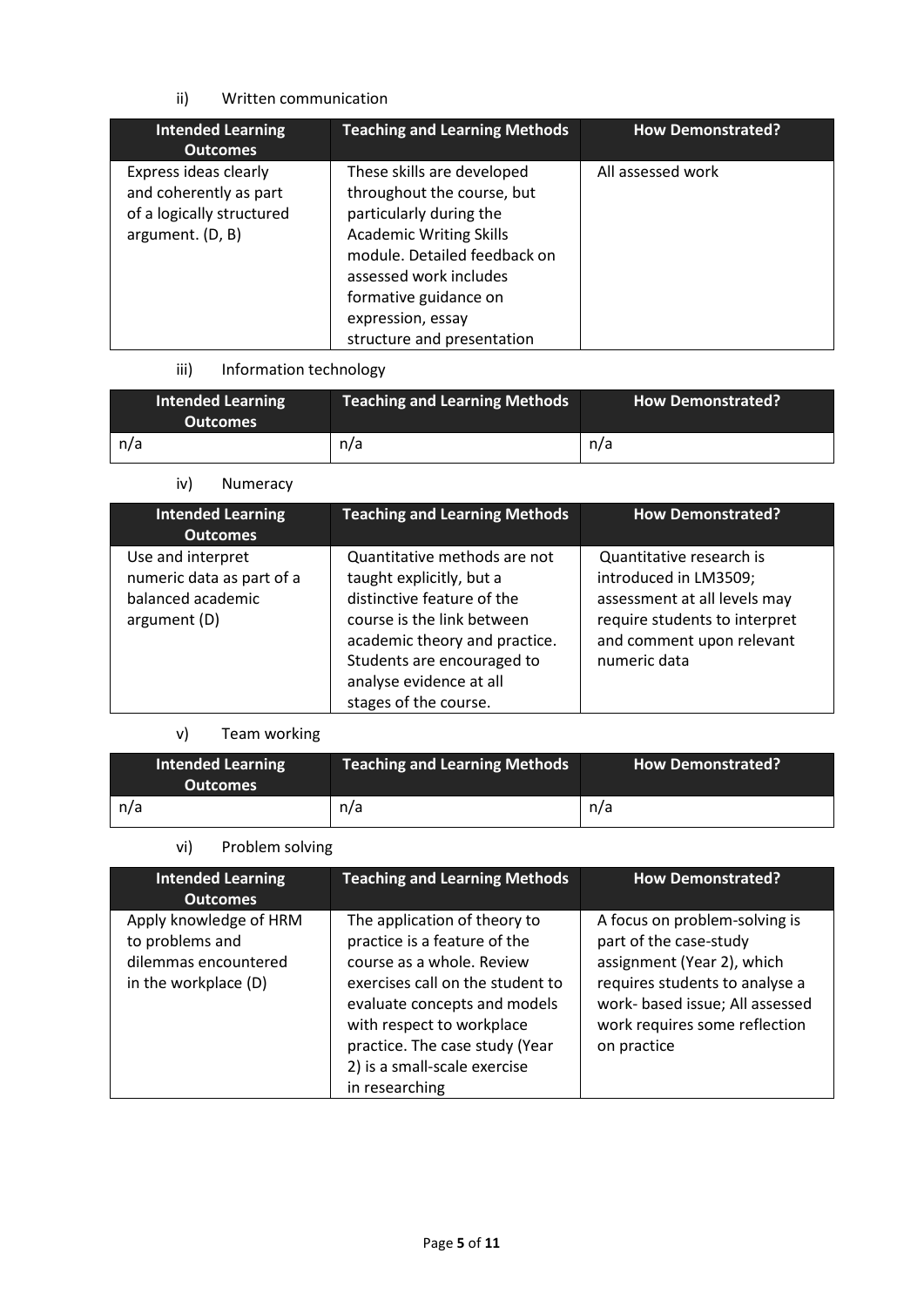### vii) Information handling

| Intended Learning<br><b>Outcomes</b>                                                            | <b>Teaching and Learning Methods</b>                                                                                                                      | <b>How Demonstrated?</b>                                                                                           |
|-------------------------------------------------------------------------------------------------|-----------------------------------------------------------------------------------------------------------------------------------------------------------|--------------------------------------------------------------------------------------------------------------------|
| Identify, analyse and<br>interpret appropriate<br>information from a<br>range of sources (D, B) | <b>Academic Writing Skills</b><br>module; Case study module<br>(Year 2); Research methods<br>material (Year 3); tutorial<br>support throughout the course | Appropriate use of qualitative<br>and quantitative data in the<br>case study (Year<br>2) and Dissertation (Year 3) |

### viii) Skills for lifelong learning

| <b>Intended Learning</b><br><b>Outcomes</b>                                                                                  | <b>Teaching and Learning Methods</b>                                                                                                | <b>How Demonstrated?</b>                                                                                                            |
|------------------------------------------------------------------------------------------------------------------------------|-------------------------------------------------------------------------------------------------------------------------------------|-------------------------------------------------------------------------------------------------------------------------------------|
| Deal confidently<br>with new<br>knowledge and<br>apply this<br>reflectively to the student's<br>own<br>work situation (D, B) | The structured development<br>of learning throughout the<br>course is designed to build a<br>secure understanding of core<br>ideas. | <b>Academic Writing Skills</b><br>module; 'Ability to relate<br>theory to practice' is a key<br>requirement in all assessed<br>work |

# **1 Demonstrated at BSc Year 2 Diploma (HE)(D), BSc Year 3 (B) level**

### **10. Progression points:**

This programme follows the standard Scheme of Progression set out i[n Senate Regulations](http://www.le.ac.uk/senate-regulations) – see the version of Senate Regulation 5 governing undergraduate programmes relevant to the year of entry.

In cases where a student has failed to meet a requirement to progress he or she will be required to withdraw from the course

### **11. Scheme of Assessment**

This programme follows the standard scheme of undergraduate award and classification set out in [Senate Regulations](http://www.le.ac.uk/senate-regulations) – see the version of *Senate Regulation 5 governing undergraduate programmes* relevant to the year of entry.

### **12. Special features:**

This course is specifically designed for working adults. It has the following features.

- a. It is taught entirely by distance learning;
- b. It allows for entry and exit at each level: Year 2 (Diploma), Year 3 (BSc).

### **13. Indications of programme quality**

External examiners' reports

### **14. External Examiner(s) reports**

The details of the External Examiner(s) for this programme and the most recent External Examiners' reports for this programme can be found at [exampapers@Leicester](https://exampapers.le.ac.uk/) [log-in required]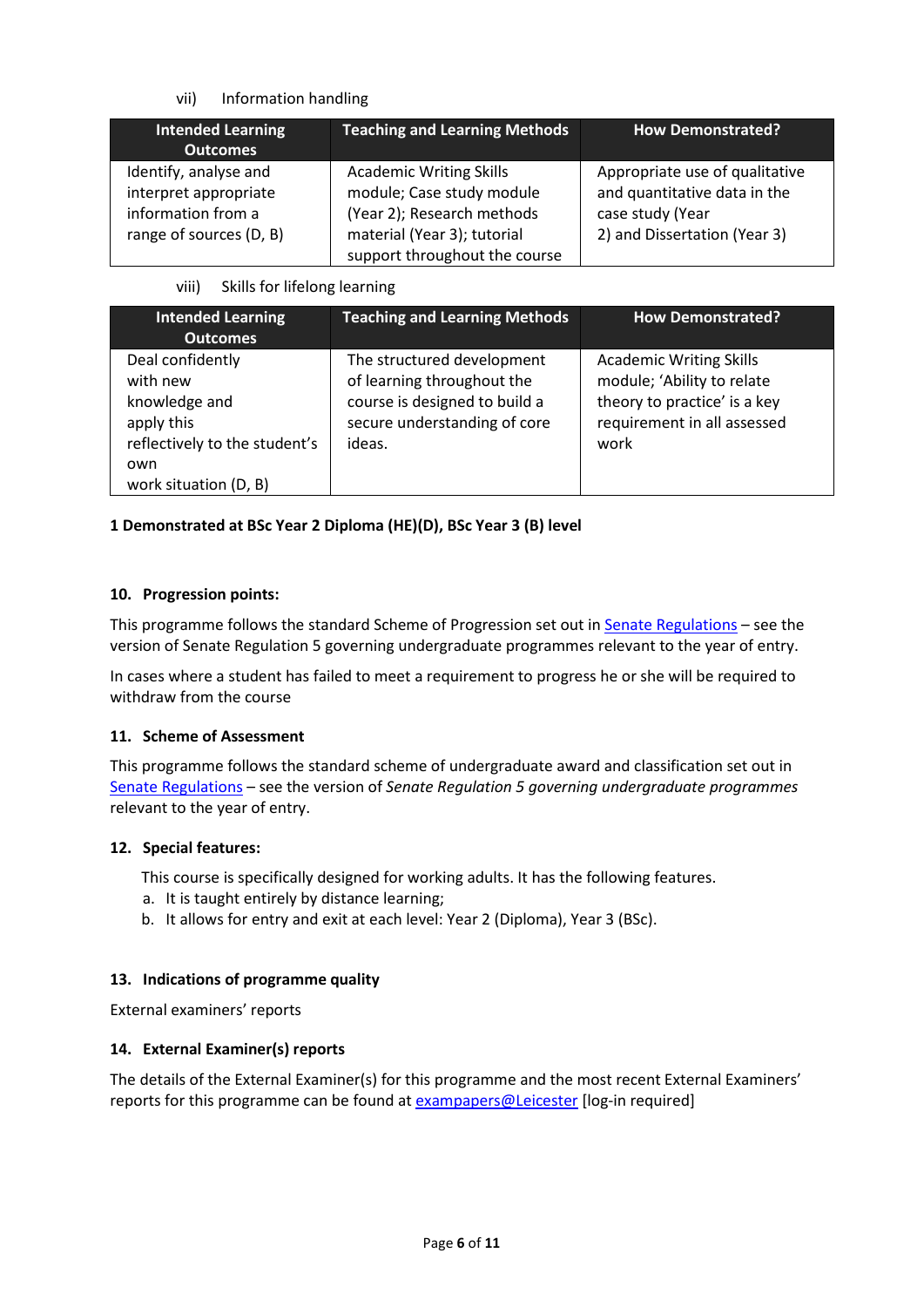

# **Programme Specification (Undergraduate) FOR ENTRY YEAR: 2022/23**

**Date created:** 20/11/2020 **Last amended:** 16/12/2020 **Version no.** 1

# **Appendix 1: Programme structure (programme regulations)**

The University regularly reviews its programmes and modules to ensure that they reflect the current status of the discipline and offer the best learning experience to students. On occasion, it may be necessary to alter particular aspects of a course or module.

B.Sc. in Human Resource Management

The BSc comprises two levels of study, BSc Year 2 (Diploma) and BSC Year 3 (Honours Year).

**Level 5/Year 1 2022/23**

Credit breakdown

| <b>Year long</b><br><b>Status</b> |             | Semester 1 | Semester 2 |
|-----------------------------------|-------------|------------|------------|
| Core                              | 120 credits | n/a        | n/a        |
| Optional                          | n/a         | n/a        | n/a        |

120 credits in total

# Core modules

| <b>Delivery period</b> | Code   | <b>Title</b>                                      | <b>Credits</b> |
|------------------------|--------|---------------------------------------------------|----------------|
| Choose an<br>item.     | LM1500 | Academic Writing Skills - Undergraduate           | n/a            |
| Choose an<br>item.     | LM2501 | Workplace Learning and Human Resource Management  | 20<br>credits  |
|                        | LM3506 | Organisational Behaviour and Employee Development | 20<br>credits  |
|                        | LM2503 | Management in Organisations                       | 20<br>credits  |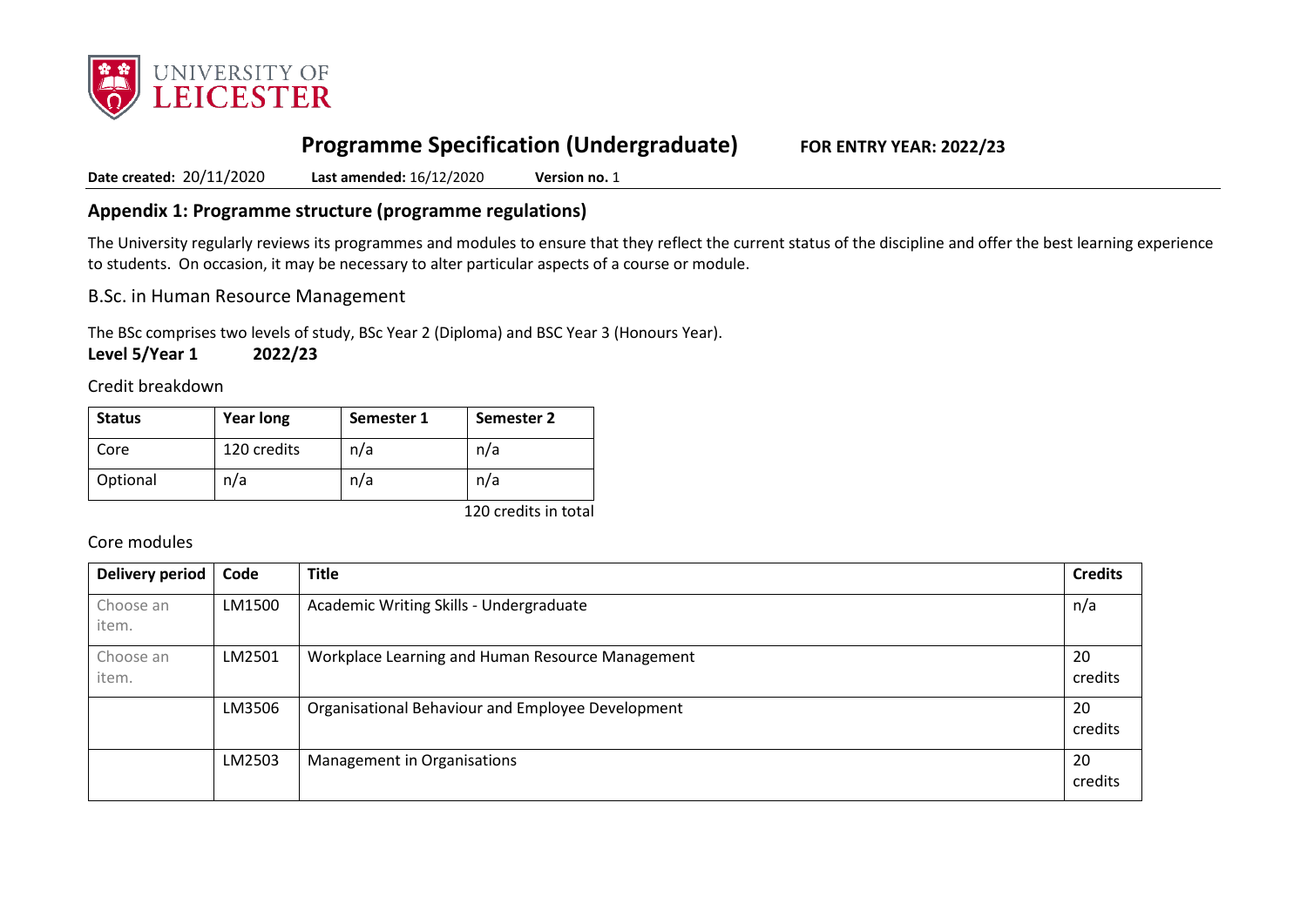| Delivery period | Code   | <b>Title</b>                            | <b>Credits</b> |
|-----------------|--------|-----------------------------------------|----------------|
|                 | LM2504 | Personnel and Human Resource Management | 20<br>credits  |
|                 | LM2506 | Culture and the International Context   | 20<br>credits  |
|                 | LM3502 | Case Study                              | 20<br>credits  |

### **Notes**

Candidates who have successfully completed 120 credits and met all of the assessment requirements for each module and do not wish to progress to the BSc Year 3 programme, will be awarded a Diploma (HE) in Human Resource Management. Students who achieve an overall (average) result of 45.00% or above in the Diploma (HE) will be eligible to proceed directly on to BSc Year 3 BSC Honours Year programme.

# **Level 6/Year 2 2023/24**

Credit breakdown

| <b>Status</b> | <b>Year long</b> | Semester 1 | Semester 2            |
|---------------|------------------|------------|-----------------------|
| Core          | 60 credits       | n/a        | n/a                   |
| Optional      | 60 credits       | n/a        | n/a                   |
|               |                  |            | $1.20 \times 10^{-1}$ |

120 credits in total

# Core modules

| Delivery period | Code   | <b>Title</b>                   | <b>Credits</b> |
|-----------------|--------|--------------------------------|----------------|
| Choose an       | LM1500 | <b>Academic Writing Skills</b> | n/a            |
| item.           |        |                                |                |
| Choose an       | LM3509 | <b>Research Methods</b>        | 20             |
| item.           |        |                                | credits        |
|                 | LM3510 | Dissertation                   | 40             |
|                 |        |                                | credits        |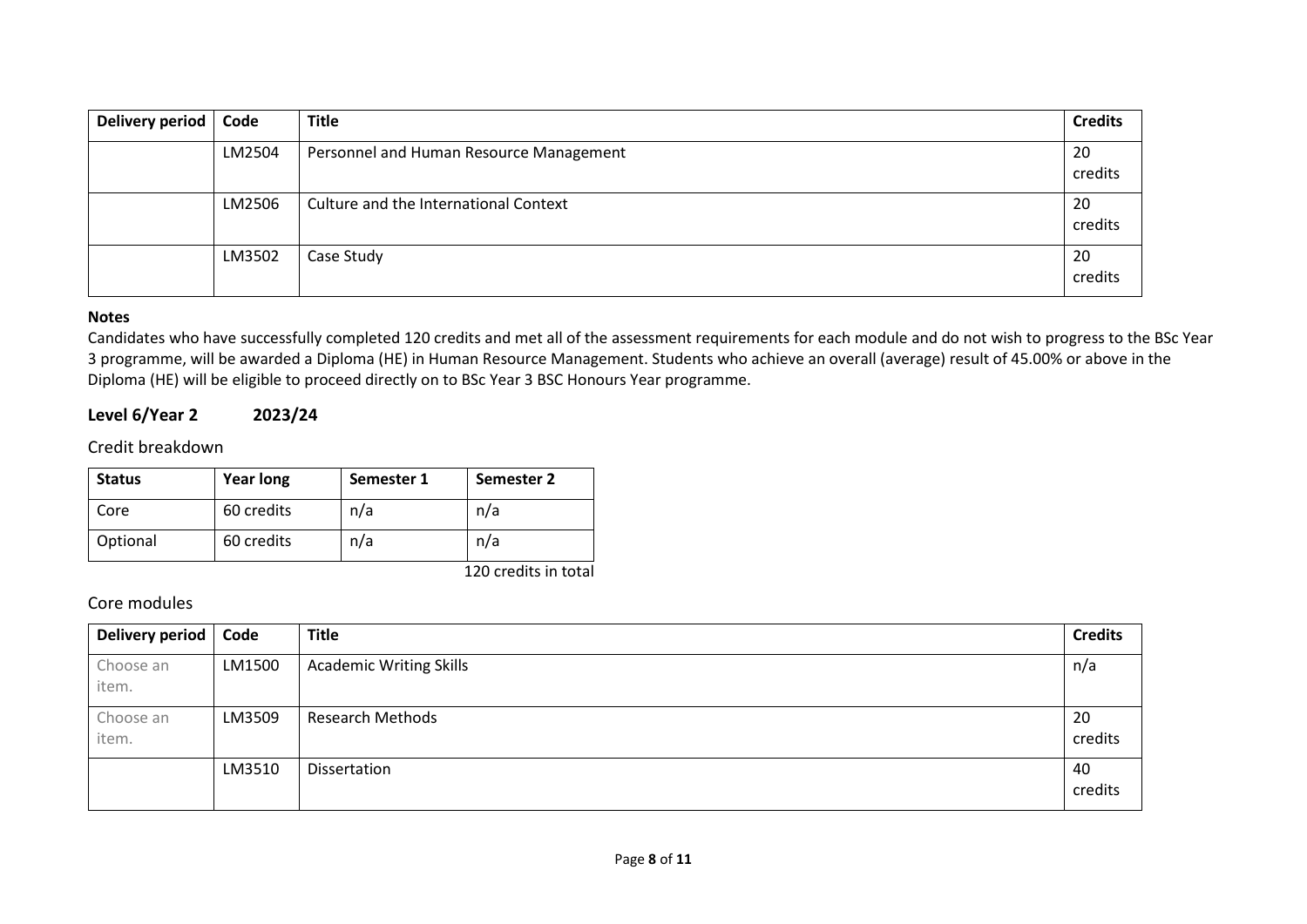### **Notes**

Successful completion of the level 3, BSc one year full-time equivalent programme will lead to the award of a BSc in Human Resource Management. It is not possible to obtain a Diploma (HE) and BSc. from the same course of study.

### Option modules

| <b>Delivery period</b> | Code   | <b>Title</b>                                   | <b>Credits</b> |
|------------------------|--------|------------------------------------------------|----------------|
| Choose an<br>item.     | LM3505 | E Learning                                     | 20<br>credits  |
| Choose an<br>item.     | LM3503 | Labour Market Themes, Issues and Controversies | 20<br>credits  |
|                        | LM3504 | Industrial Relations in a Changing Economy     | 20<br>credits  |
|                        | LM3508 | High-Performance Work Practices                | 20<br>credits  |
|                        | LM3507 | <b>Equality and Diversity</b>                  | 20<br>credits  |

### **Notes**

This is an indicative list of option modules and not definitive of what will be available. Option module choice is also subject to availability, timetabling, student number restrictions and, where appropriate, students having taken appropriate pre-requisite modules.

# **Appendix 2: Module specifications**

See undergraduat[e module specification database](http://www.le.ac.uk/sas/courses/documentation) (Note - modules are organized by year of delivery).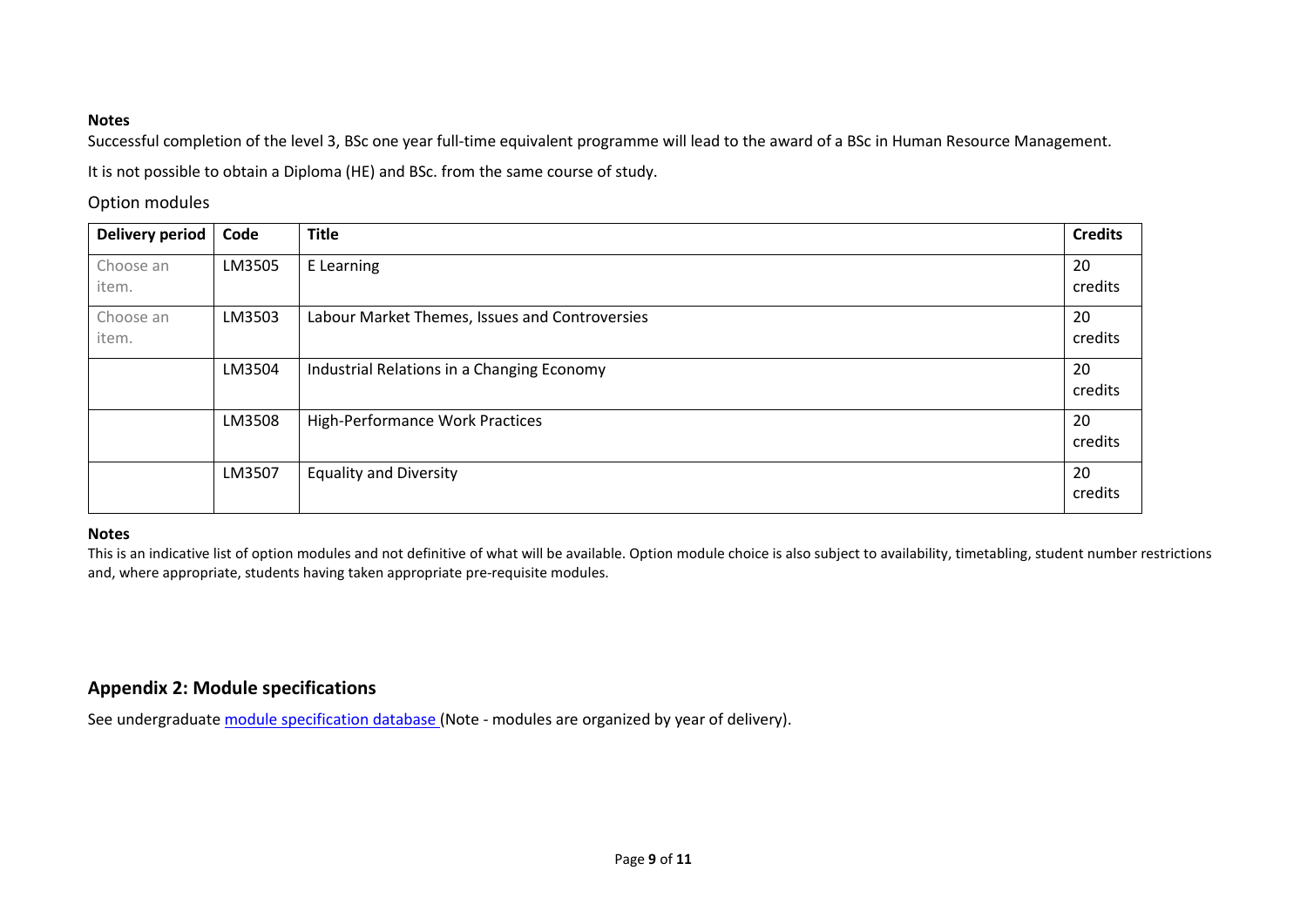# **Appendix 3: Skills matrix**

| <b>Programme Learning</b><br><b>Outcomes</b>                                              | Year 2<br>Modules $1 -$<br>5 | Year 2<br>Module 6 | Year 3<br>Modules $1-$<br>3 | Year 3<br>Module 4        | Dissertation              |
|-------------------------------------------------------------------------------------------|------------------------------|--------------------|-----------------------------|---------------------------|---------------------------|
| (a) Discipline specific knowledge and competencies                                        |                              |                    |                             |                           |                           |
| (i) Other discipline specific competencies                                                |                              |                    |                             |                           |                           |
| Design and carry out independent<br>research in an HRM topic                              |                              | $\pmb{\mathsf{X}}$ |                             | $\boldsymbol{\mathsf{x}}$ | $\boldsymbol{\mathsf{x}}$ |
| (b) Transferable skills                                                                   |                              |                    |                             |                           |                           |
| (i) Written communication                                                                 |                              |                    |                             |                           |                           |
| Express ideas clearly and<br>coherently as part of a<br>logically<br>structured argument. | X                            | $\pmb{\mathsf{X}}$ | X                           | $\boldsymbol{\mathsf{x}}$ | X                         |
| (ii) Numeracy                                                                             |                              |                    |                             |                           |                           |
| Use numeric data as evidence in<br>presenting a reasoned argument                         |                              |                    |                             |                           | X                         |
| (iii) Problem solving                                                                     |                              |                    |                             |                           |                           |
| Address practical problems in<br>HRM using subject<br>knowledge<br>from the course        | X                            | X                  | X                           | X                         | X                         |
| (iv) Information handling                                                                 |                              |                    |                             |                           |                           |
| Identify, analyse and interpret<br>appropriate information from a<br>range of sources     | $\pmb{\mathsf{X}}$           | $\pmb{\mathsf{X}}$ | $\boldsymbol{\mathsf{x}}$   |                           | X                         |
| (v) Skills for lifelong learning                                                          |                              |                    |                             |                           |                           |